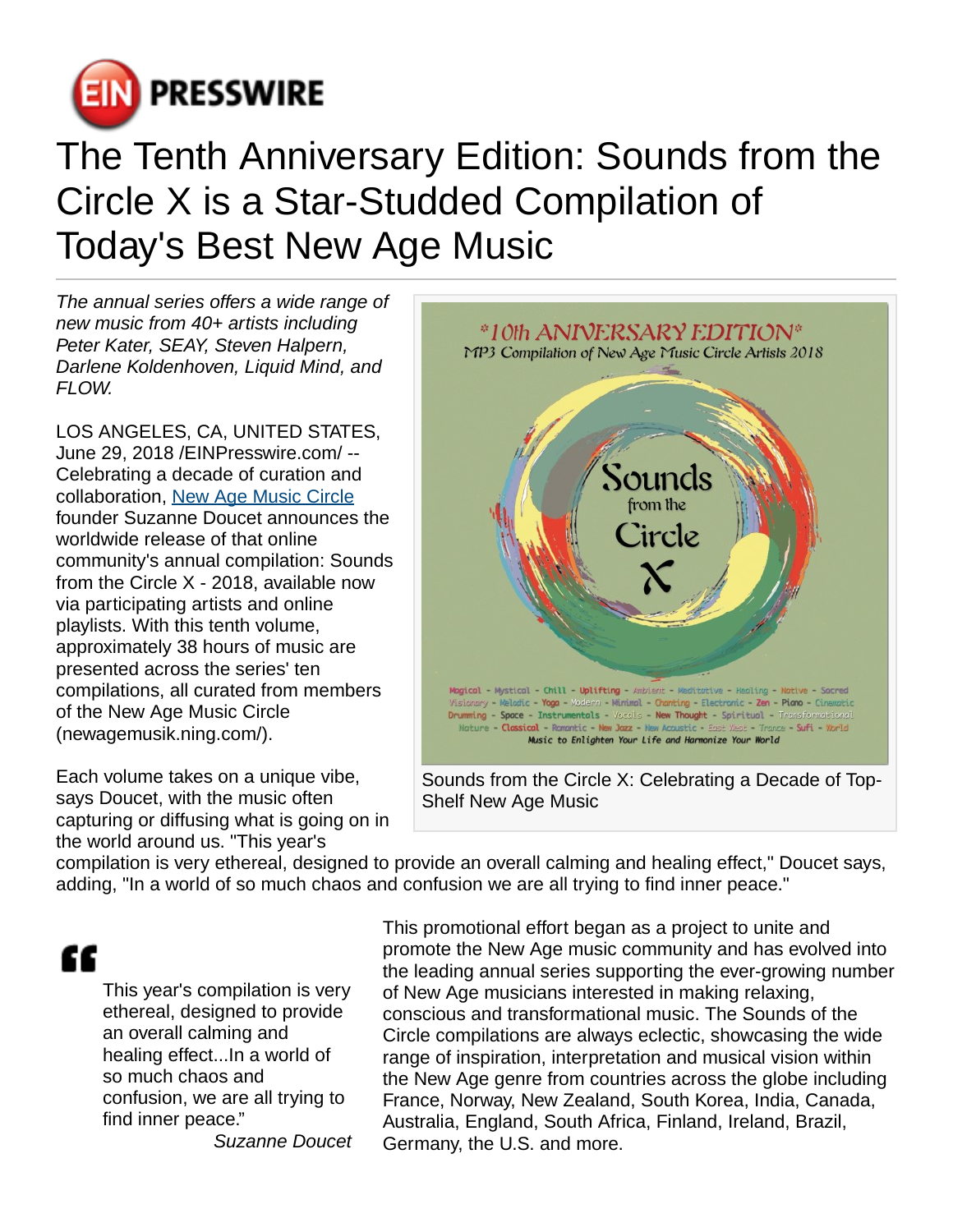This year's sampling reads like a "who's who" of top New Age Musicians: Neil Tatar, Steven Halpern, SEAY, Peter Kater, Merrill Collins, Sangeeta Kaur, Bernward Koch, Anaya Music, FLOW (Fiona Joy Hawkins, Will Ackerman, Lawrence Blatt, Jeff Oster), Mark Dunn, Darlene Koldenhoven, Louis Colaiannia, Nouveau Papillon, Pamela Jamian, Michael Hoppe, Tajalli, Megan Chaskey, Christaal, The Haiku Project, Suzanne Doucet, Rachel LaFond, Kathy Mathes, Mark Freshwater, Cecilie, Paul Adams, David Hoffman, Elizabeth Geyer, Jennifer DeFrayne, Kevin Wood, Byron Metcalf, Jennifer Grais, John Luttrell, Margie Balter, Mitzi Schwarz, Michael Diamond, Sensitive Heart, Brooks & Day, Alan Storeygard, Paradiso & Rasamayi, Natascha Wilczek, Lia Scallon, Peter Calandra, and Liquid Mind.

Commenting on the Sounds from the Circle, BT Fasmer, founder of NewAgeMusic.Guide and New Age Stars Radio says, "There's so much talent out there! We are lucky to have all these fine artists in our genre."

Today's New Age "umbrella" is vast, often marketed as Relaxation, Meditation, Spa and Yoga music; sub-genres on the compilation include Mystical, Chill, Ambient, Meditative, Vocals, Nature, Trance, World, Solo Piano, Space, Electronic, and Piano w/Instrumental. The compilation's social media platforms (Facebook, Twitter, Pinterest, YouTube, Instagram), informative liner notes, and online playlists provide links and myriad ways to discover new music and follow artists.



SFTC compilation curator Suzanne Doucet at MIDEM 2018, where she will share the compilation with international labels and distributors.



The Sounds from the Circle liner notes share album art, music titles and website URL for each artist.

While New Age has always had a dedicated fanbase, the genre has seen a recent rise in popularity among Millennials, producers, and DJs; younger generations are finding respite in this quieter alternative music, as noted in the New York Times article "For New Age, the Next Generation" and in a **FACT Magazine** interview with LA producer Matthewdavid stating, "While enduring a period of depression, he found that listening to new age had a therapeutic effect; 'Planetary Unfolding', a grandiose cosmic symphony released by American composer Michael Stearns in 1981, was a particularly significant discovery: 'That record saved my life.'"

The promotional CD is sent to radio programmers for airplay and giveaways; previous volumes of